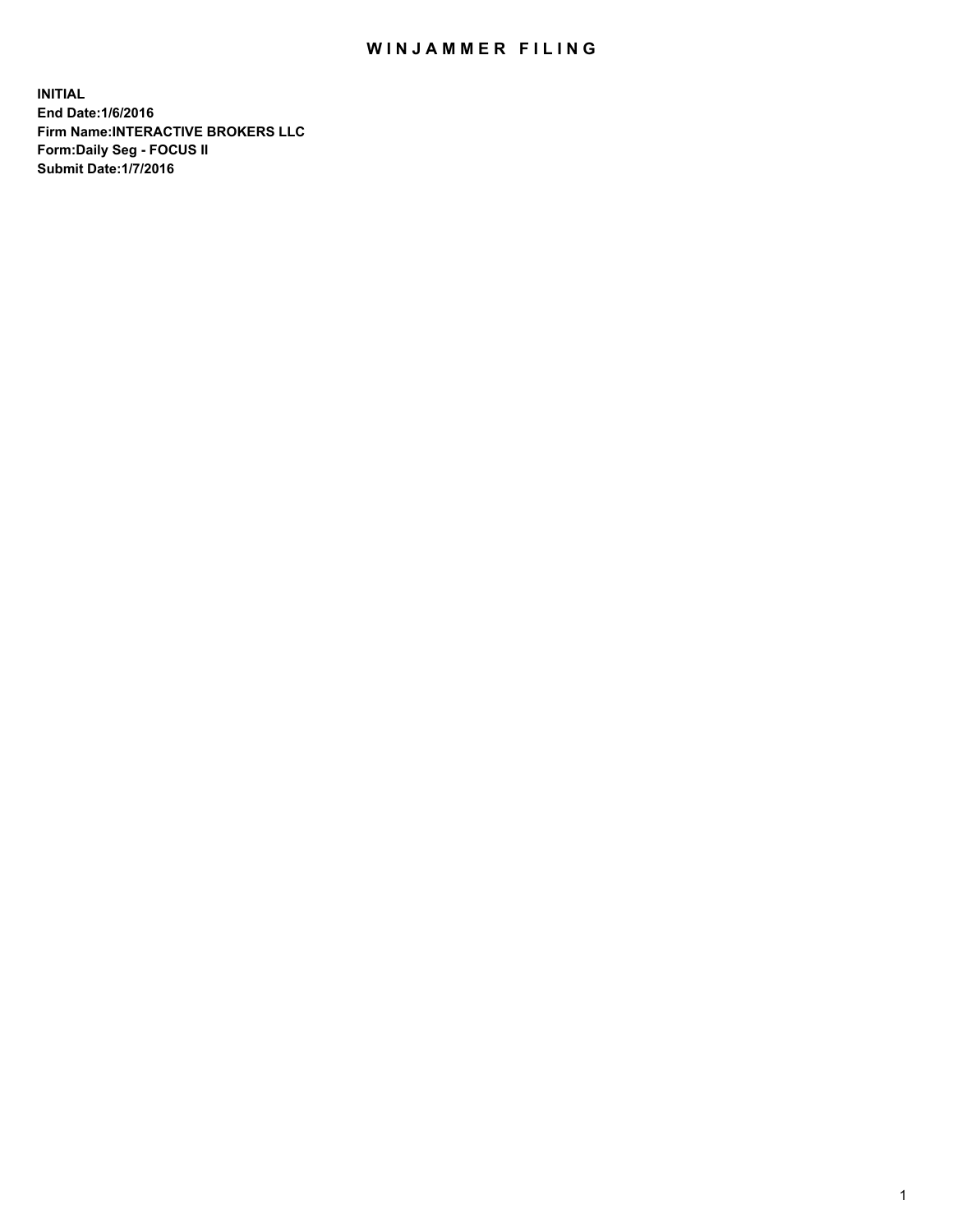## **INITIAL End Date:1/6/2016 Firm Name:INTERACTIVE BROKERS LLC Form:Daily Seg - FOCUS II Submit Date:1/7/2016 Daily Segregation - Cover Page**

| Name of Company<br><b>Contact Name</b><br><b>Contact Phone Number</b><br><b>Contact Email Address</b>                                                                                                                                                                                                                          | <b>INTERACTIVE BROKERS LLC</b><br><b>Alex Parker</b><br>203-618-7738<br>aparker@interactivebrokers.com |
|--------------------------------------------------------------------------------------------------------------------------------------------------------------------------------------------------------------------------------------------------------------------------------------------------------------------------------|--------------------------------------------------------------------------------------------------------|
| FCM's Customer Segregated Funds Residual Interest Target (choose one):<br>a. Minimum dollar amount: ; or<br>b. Minimum percentage of customer segregated funds required:%; or<br>c. Dollar amount range between: and; or<br>d. Percentage range of customer segregated funds required between:% and%.                          | <u>0</u><br>155,000,000 245,000,000<br><u>00</u>                                                       |
| FCM's Customer Secured Amount Funds Residual Interest Target (choose one):<br>a. Minimum dollar amount: ; or<br>b. Minimum percentage of customer secured funds required:%; or<br>c. Dollar amount range between: and; or<br>d. Percentage range of customer secured funds required between:% and%.                            | <u>0</u><br>80,000,000 120,000,000<br>0 <sub>0</sub>                                                   |
| FCM's Cleared Swaps Customer Collateral Residual Interest Target (choose one):<br>a. Minimum dollar amount: ; or<br>b. Minimum percentage of cleared swaps customer collateral required:% ; or<br>c. Dollar amount range between: and; or<br>d. Percentage range of cleared swaps customer collateral required between:% and%. | ₫<br>0 <sub>0</sub><br>0 <sub>0</sub>                                                                  |

Attach supporting documents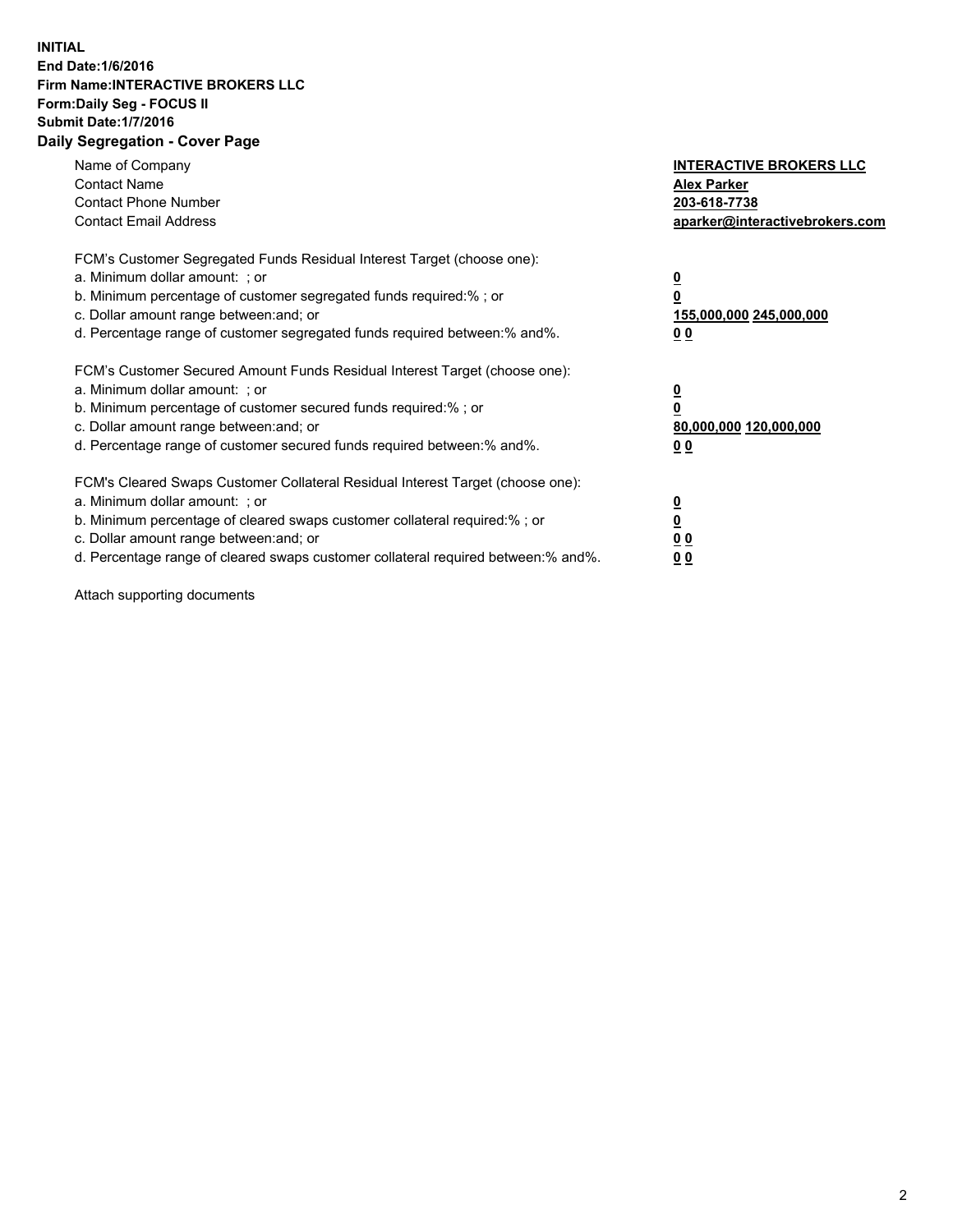## **INITIAL End Date:1/6/2016 Firm Name:INTERACTIVE BROKERS LLC Form:Daily Seg - FOCUS II Submit Date:1/7/2016 Daily Segregation - Secured Amounts**

|     | Foreign Futures and Foreign Options Secured Amounts                                         |                                  |
|-----|---------------------------------------------------------------------------------------------|----------------------------------|
|     | Amount required to be set aside pursuant to law, rule or regulation of a foreign            | $0$ [7305]                       |
|     | government or a rule of a self-regulatory organization authorized thereunder                |                                  |
| 1.  | Net ledger balance - Foreign Futures and Foreign Option Trading - All Customers             |                                  |
|     | A. Cash                                                                                     | 310,768,900 [7315]               |
|     | B. Securities (at market)                                                                   | $0$ [7317]                       |
| 2.  | Net unrealized profit (loss) in open futures contracts traded on a foreign board of trade   | 4,046,454 [7325]                 |
| 3.  | Exchange traded options                                                                     |                                  |
|     | a. Market value of open option contracts purchased on a foreign board of trade              | 17,085 [7335]                    |
|     | b. Market value of open contracts granted (sold) on a foreign board of trade                | -32,769 [7337]                   |
| 4.  | Net equity (deficit) (add lines 1. 2. and 3.)                                               | 314,799,670 [7345]               |
| 5.  | Account liquidating to a deficit and account with a debit balances - gross amount           | 280,274 [7351]                   |
|     | Less: amount offset by customer owned securities                                            | 0 [7352] 280,274 [7354]          |
| 6.  | Amount required to be set aside as the secured amount - Net Liquidating Equity              | 315,079,944 [7355]               |
|     | Method (add lines 4 and 5)                                                                  |                                  |
| 7.  | Greater of amount required to be set aside pursuant to foreign jurisdiction (above) or line | 315,079,944 [7360]               |
|     | 6.                                                                                          |                                  |
|     | FUNDS DEPOSITED IN SEPARATE REGULATION 30.7 ACCOUNTS                                        |                                  |
| 1.  | Cash in banks                                                                               |                                  |
|     | A. Banks located in the United States                                                       | 149 [7500]                       |
|     | B. Other banks qualified under Regulation 30.7                                              | 0 [7520] 149 [7530]              |
| 2.  | Securities                                                                                  |                                  |
|     | A. In safekeeping with banks located in the United States                                   | 361,922,355 [7540]               |
|     | B. In safekeeping with other banks qualified under Regulation 30.7                          | 0 [7560] 361,922,355 [7570]      |
| 3.  | Equities with registered futures commission merchants                                       |                                  |
|     | A. Cash                                                                                     | $0$ [7580]                       |
|     | <b>B.</b> Securities                                                                        | $0$ [7590]                       |
|     | C. Unrealized gain (loss) on open futures contracts                                         | $0$ [7600]                       |
|     | D. Value of long option contracts                                                           | $0$ [7610]                       |
|     | E. Value of short option contracts                                                          | 0 [7615] 0 [7620]                |
| 4.  | Amounts held by clearing organizations of foreign boards of trade                           |                                  |
|     | A. Cash                                                                                     | $0$ [7640]                       |
|     | <b>B.</b> Securities                                                                        | $0$ [7650]                       |
|     | C. Amount due to (from) clearing organization - daily variation                             | $0$ [7660]                       |
|     | D. Value of long option contracts                                                           | $0$ [7670]                       |
|     | E. Value of short option contracts                                                          | 0 [7675] 0 [7680]                |
| 5.  | Amounts held by members of foreign boards of trade                                          |                                  |
|     | A. Cash                                                                                     | 71,603,789 [7700]                |
|     | <b>B.</b> Securities                                                                        | $0$ [7710]                       |
|     | C. Unrealized gain (loss) on open futures contracts                                         |                                  |
|     | D. Value of long option contracts                                                           | 9,279,408 [7720]                 |
|     |                                                                                             | 17,085 [7730]                    |
|     | E. Value of short option contracts                                                          | -32,769 [7735] 80,867,513 [7740] |
| 6.  | Amounts with other depositories designated by a foreign board of trade                      | $0$ [7760]                       |
| 7.  | Segregated funds on hand                                                                    | $0$ [7765]                       |
| 8.  | Total funds in separate section 30.7 accounts                                               | 442,790,017 [7770]               |
| 9.  | Excess (deficiency) Set Aside for Secured Amount (subtract line 7 Secured Statement         | 127,710,073 [7380]               |
|     | Page 1 from Line 8)                                                                         |                                  |
| 10. | Management Target Amount for Excess funds in separate section 30.7 accounts                 | 80,000,000 [7780]                |
| 11. | Excess (deficiency) funds in separate 30.7 accounts over (under) Management Target          | 47,710,073 [7785]                |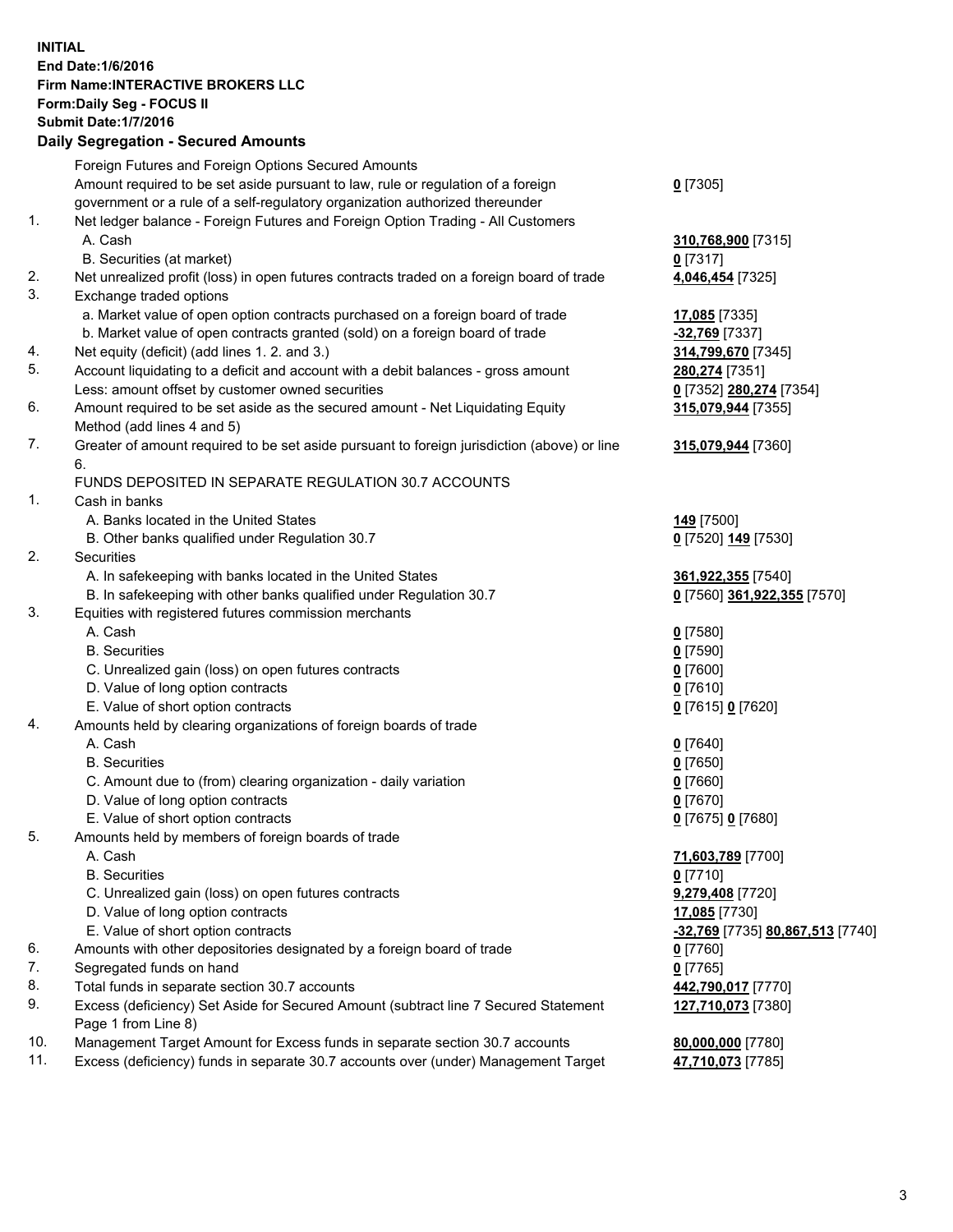**INITIAL End Date:1/6/2016 Firm Name:INTERACTIVE BROKERS LLC Form:Daily Seg - FOCUS II Submit Date:1/7/2016 Daily Segregation - Segregation Statement** SEGREGATION REQUIREMENTS(Section 4d(2) of the CEAct) 1. Net ledger balance A. Cash **2,667,432,722** [7010] B. Securities (at market) **0** [7020] 2. Net unrealized profit (loss) in open futures contracts traded on a contract market **48,797,087** [7030] 3. Exchange traded options A. Add market value of open option contracts purchased on a contract market **72,644,296** [7032] B. Deduct market value of open option contracts granted (sold) on a contract market **-164,263,977** [7033] 4. Net equity (deficit) (add lines 1, 2 and 3) **2,624,610,128** [7040] 5. Accounts liquidating to a deficit and accounts with debit balances - gross amount **94,525** [7045] Less: amount offset by customer securities **0** [7047] **94,525** [7050] 6. Amount required to be segregated (add lines 4 and 5) **2,624,704,653** [7060] FUNDS IN SEGREGATED ACCOUNTS 7. Deposited in segregated funds bank accounts A. Cash **342,806,698** [7070] B. Securities representing investments of customers' funds (at market) **1,472,022,838** [7080] C. Securities held for particular customers or option customers in lieu of cash (at market) **0** [7090] 8. Margins on deposit with derivatives clearing organizations of contract markets A. Cash **31,144,445** [7100] B. Securities representing investments of customers' funds (at market) **1,073,759,534** [7110] C. Securities held for particular customers or option customers in lieu of cash (at market) **0** [7120] 9. Net settlement from (to) derivatives clearing organizations of contract markets **-202,618** [7130] 10. Exchange traded options A. Value of open long option contracts **72,634,374** [7132] B. Value of open short option contracts **-164,254,084** [7133] 11. Net equities with other FCMs A. Net liquidating equity **0** [7140] B. Securities representing investments of customers' funds (at market) **0** [7160] C. Securities held for particular customers or option customers in lieu of cash (at market) **0** [7170] 12. Segregated funds on hand **0** [7150] 13. Total amount in segregation (add lines 7 through 12) **2,827,911,187** [7180] 14. Excess (deficiency) funds in segregation (subtract line 6 from line 13) **203,206,534** [7190] 15. Management Target Amount for Excess funds in segregation **155,000,000** [7194] **48,206,534** [7198]

16. Excess (deficiency) funds in segregation over (under) Management Target Amount Excess